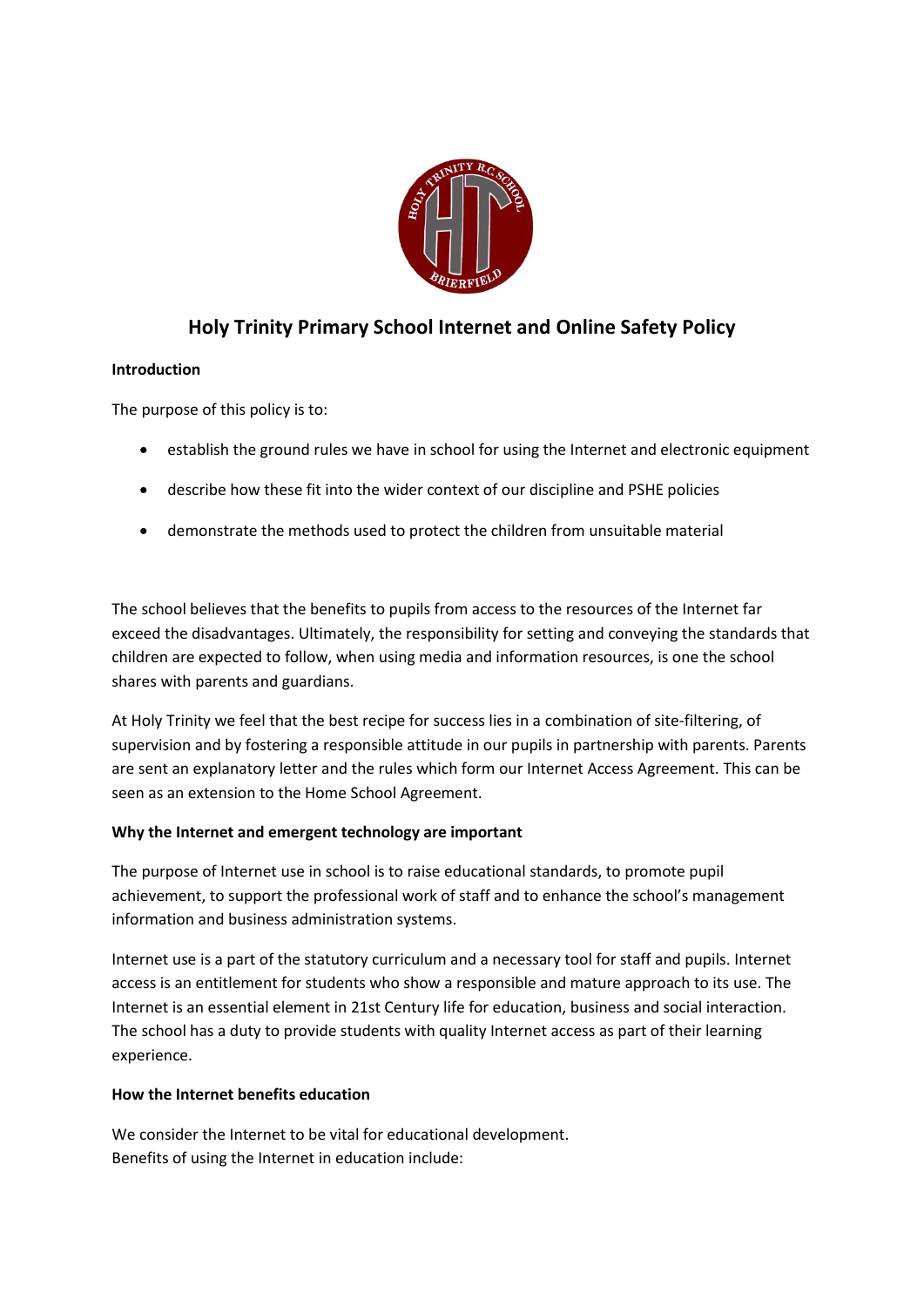- access to world-wide educational resources including museums and art galleries;
- inclusion in government initiatives;
- educational and cultural exchanges between pupils world-wide;
- cultural, vocational, social and leisure use in libraries, clubs and at home;
- access to experts in many fields for pupils and staff;
- staff professional development through access to national developments, educational materials and best curriculum practice;
- communication with support services, professional associations and colleagues;
- improved access to technical support including remote management of networks;
- exchange of curriculum and administration data with the LEA and Government agencies;
- improved communications between the home and school.

#### **How the Internet will enhance teaching and learning**

At school internet access is designed for pupil use and will include filtering appropriate to the age of pupils. Pupils will be taught what is acceptable and what is not acceptable and given clear objectives for Internet use. Internet access is planned to enrich and extend learning activities.

Staff should guide pupils in on-line activities that will support the learning outcomes planned for the pupils' age and maturity.

Pupils will be educated in the effective use of the Internet in research, including the skills of knowledge location and retrieval.

Our school uses MyMaths, in which children can carry out their maths homework online. Our school has also bought into Purple Mash which is an online educational resource and this is used at school. We also use IDL as a tool to improve spelling and reading.

#### **Evaluating Internet content**

Pupils are taught to be critically aware of the materials they read and shown how to validate information before accepting its accuracy.

Pupils will be taught to acknowledge the source of information and to respect copyright when using Internet material in their own work.

Where training is necessary it will be made available to staff in the evaluation of Web materials and methods of developing students' critical attitudes. As far as possible, Internet searches and website content should be checked by an adult prior to the children using the Internet, especially when search terms may be ambiguous.

If staff or pupils discover unsuitable sites, the URL (web address) and content must be reported to the Internet Service Provider within the LEA. This is done by reporting any incident to the Computing Subject Leader and Headteacher, who will record the Incident in the Internet Incident Log.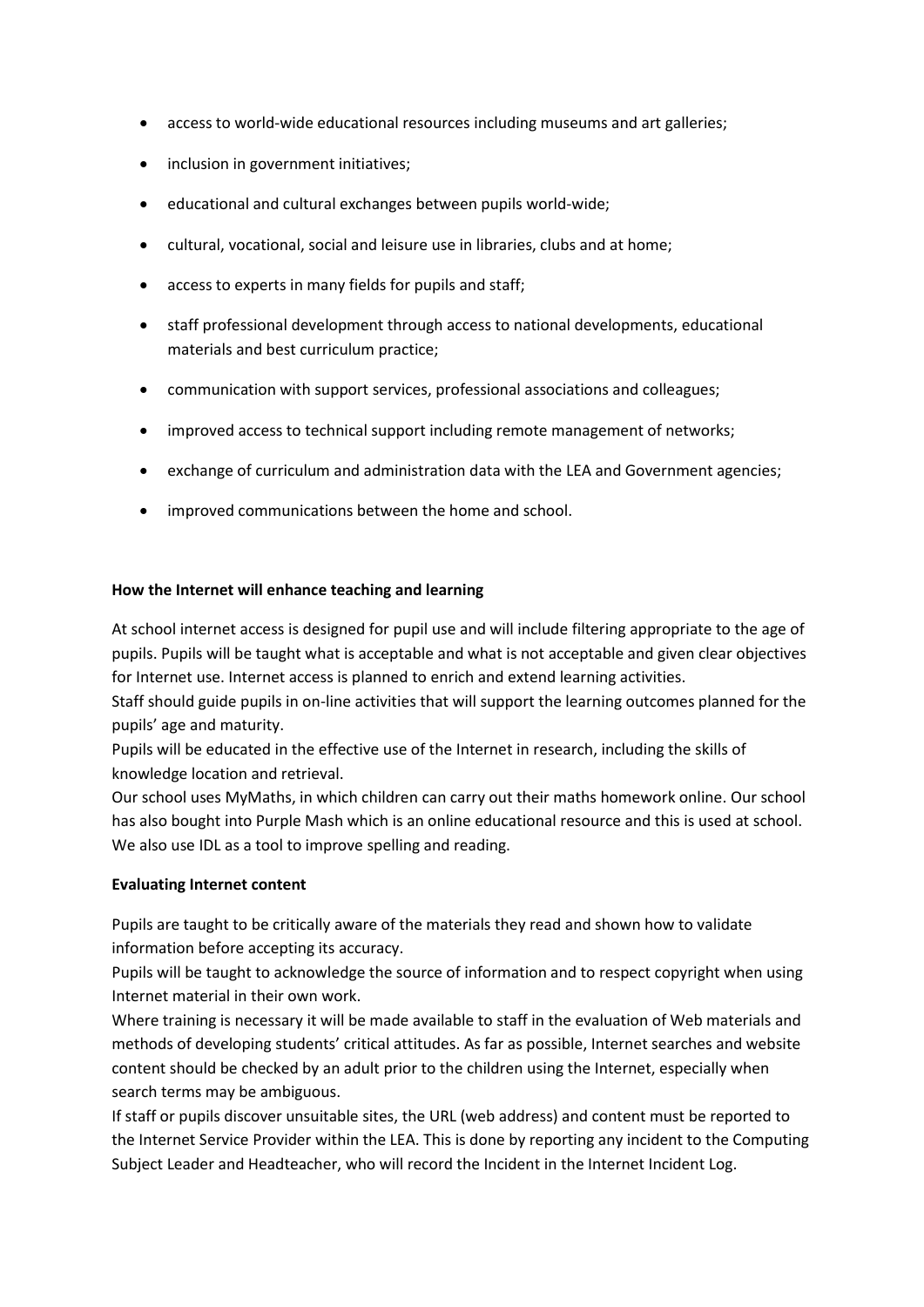#### **Managing website content**

Holy Trinity Primary School has its own website. Staff or pupils' home information will not be published on the website. The website will not mention any pupils by their full name and photographs will be selected carefully so that individual pupils are not named. Holy Trinity Primary School also has its own twitter account. This contains tweets and photographs from whole school events and class work. The aim of our twitter account is to keep parents and carers up to date about what is happening in school. Class One have a blog that contains photographs and information about what the children have been doing in class. The same rules apply to the blog and twitter as the school website. Written permission from parents or carers will be obtained through the Holy Trinity Internet Access Agreement before photographs of pupils are published on the school website/blog. The Headteacher will take overall editorial responsibility and ensure content is accurate and appropriate.

The copyright of all material that appears on the website must be held by the school, or be attributed to the owner where permission to reproduce has been obtained.

It is the responsibility of year group teachers to appropriately update their individual sections of the school website.

#### **Managing emerging Internet uses**

Emerging technologies will be examined for educational benefit and a risk assessment will be carried out before use in school is allowed.

#### **Authorising Internet access**

The school will keep a record of all staff and pupils who are granted Internet access. The record will be kept up-to-date, for instance a member of staff leaving or the withdrawal of a pupil's access. At Foundation Stage and Key Stage 1, access to the Internet will be by adult demonstration with directly supervised access to specific, approved on-line materials.

In Key Stage Two, children will be expected to carry out focussed searches using the Internet and any work done on the Internet should be done with an adult present.

Access to Purple Mash is given to all pupils from Reception to Year 6. My Maths is available to KS1 and KS2. IDL is used throughout the school for individual children to enhance their learning and progress in spelling and reading.

#### **Assessing risks**

In common with other media such as magazines, books and video, some material available via the Internet is unsuitable for pupils. The school will take all reasonable precautions to ensure that users access only appropriate material. However, due to the international scale and linked nature of Internet content, it is not possible to guarantee that unsuitable material will never appear on a school computer. Neither the school nor Lancashire Education Authority can accept liability for the material accessed, or any consequences of Internet access.

Methods to identify, assess and minimise risks will be reviewed regularly.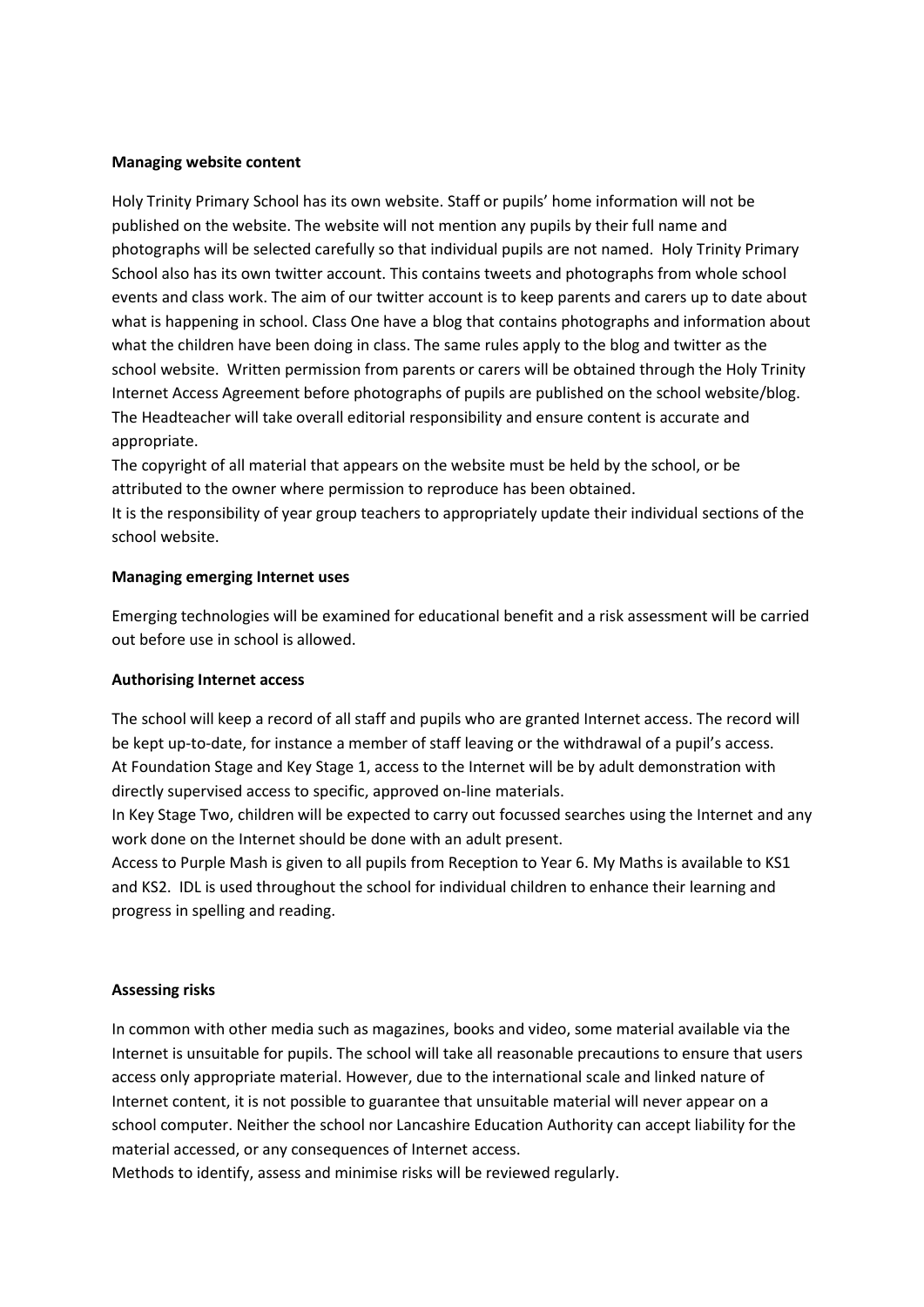The Headteacher will ensure that the Internet policy is implemented and compliance with the policy monitored. The following table outlines some of the potential risks:

| Area of risk                                                    | <b>Examples of risk</b>        |
|-----------------------------------------------------------------|--------------------------------|
| Commerce:                                                       | Advertising                    |
| Pupils need to be taught to identify potential risks when using | Privacy of information         |
| commercial sites.                                               | (phishing, identity fraud)     |
|                                                                 | Invasive software (e.g. virus, |
|                                                                 | trojan, spyware)               |
|                                                                 | Online gambling                |
|                                                                 | Premium rate sites             |
| Content:                                                        | Illegal materials              |
| Pupils need to be taught that not all content is appropriate or | Inaccurate / bias materials    |
| from a reliable source.                                         | Inappropriate materials        |
|                                                                 | Copyright and plagiarism       |
|                                                                 | User generated content (e.g.   |
|                                                                 | YouTube,)                      |
| Contact:                                                        | Grooming                       |
| Pupils need to be taught that contact may be made using digital | Cyberbullying                  |
| technologies and that appropriate conduct is necessary when     | Contact inappropriate          |
| engaging with these technologies.                               | emails / blogs / instant       |
|                                                                 | messaging                      |
|                                                                 | Encouraging inappropriate      |
|                                                                 | contact                        |

### **Internet filtering**

The school will work in partnership with parents, Lancashire LEA, and the DfE guidelines to ensure systems to protect pupils are reviewed and improved.

If staff or pupils discover unsuitable sites, the URL (address) and content must be immediately reported to the Internet Service Provider via the Computing co-ordinator. Any material that the school believes is illegal must be referred to the Local Education Authority.

All internet devices belonging to school use Internet Content Filtering provided by Lancashire LEA. IMPORTANT NOTE: It should be noted that the main aim of content filtering is to MINIMISE THE RISK OF USERS ACCESSING INAPPROPRIATE MATERIAL ON THE INTERNET. Whilst the content filtering provision will significantly contribute towards this, it should NOT be viewed as a complete solution that will block all inappropriate material and therefore should be underpinned with good practice at home and at school.

Lancashire LEA operate a devolved filtering system where schools can unblock certain sites at a local level without having to refer the request to Lancashire. This can be useful when sites with good educational content are blocked erroneously. Unblocking a site can only be done with the Headteacher's specific permission. It must also be noted that once a site is unblocked it is unblocked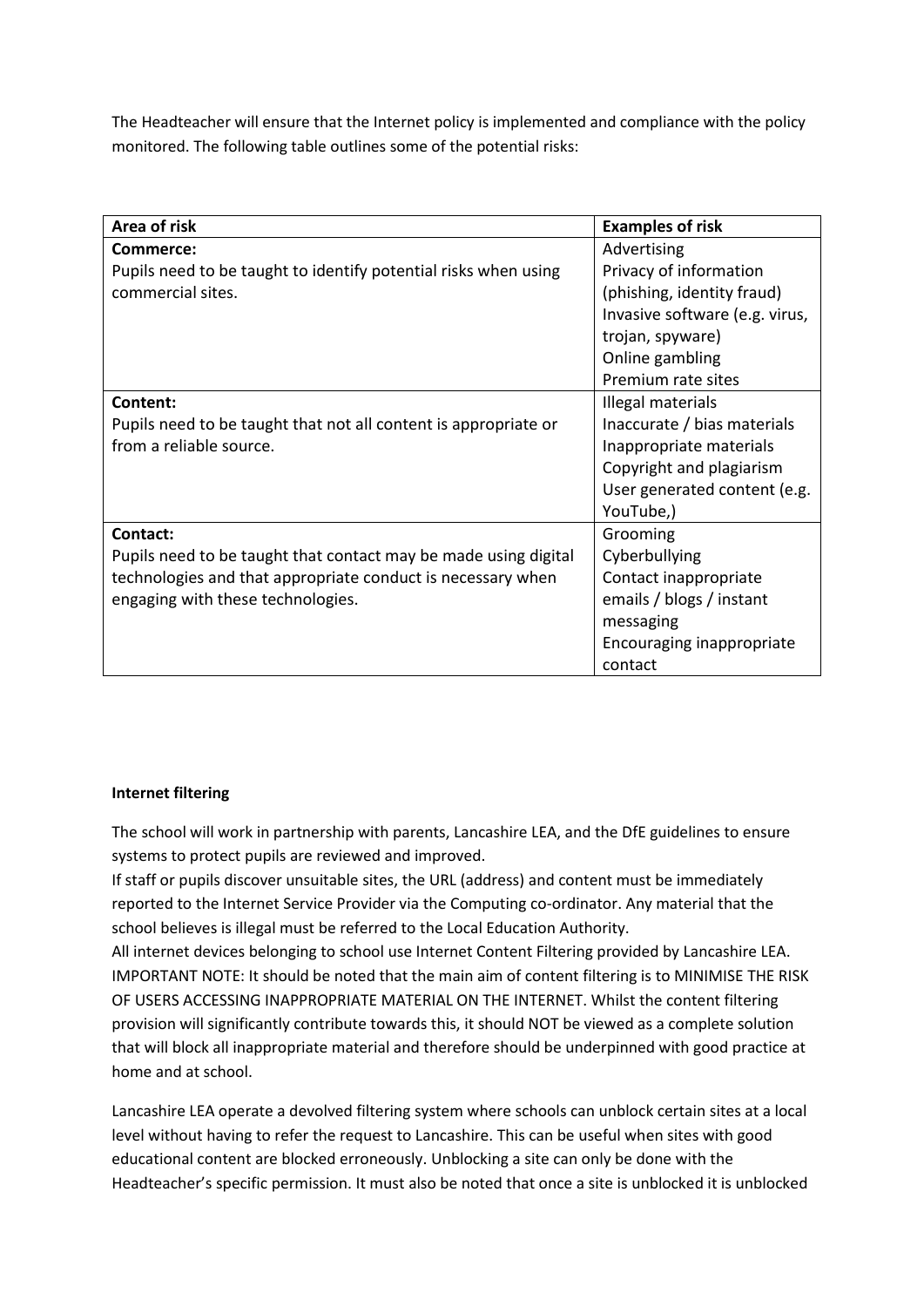across the entire school, not just on the machine that is being used. A record of staff who unblock websites is kept by the filtering software and it is imperative that the address is blocked once again after it has been used. It is envisaged that this feature of the filtering system will be used sparingly. If staff want to request the unblocking of a website they will need to ask the Computing Leader or Headteacher.

# **Introducing the Internet policy**

Rules for Internet access will be posted near all computer systems.

Pupils will be informed that Internet use will be monitored.

Instruction in responsible and safe use should precede Internet access in each year group. This policy will be made available to parents via the Holy Trinity website.

# **Staff consultation**

All staff must accept the terms of the 'Responsible Internet Use' statement before using any Internet resource in school.

All staff including teachers, supply staff, classroom assistants and support staff, will be provided with the School Internet Policy, and its importance will be explained.

Staff should be aware that Internet traffic can be monitored and traced. Discretion and professional conduct is essential.

The monitoring of Internet use is a sensitive matter, and staff who operate monitoring procedures will be supervised by senior management.

Staff development in the safe and responsible use of the Internet will be provided as required. Any suspected illegal material or activity must be brought to the immediate attention of the Headteacher who must refer this to external authorities, e.g. Police, CEOP, Internet Watch Foundation (IWF).

Staff must never personally investigate, interfere with or share evidence as you may inadvertently be committing an illegal offence. It is essential that correct procedures are followed when preserving evidence to protect those investigating the incident. Always report potential illegal content to the Internet Watch Foundation (http://www.iwf.org.uk) .They are licensed to investigate – schools are not!

Examples of illegal offences are:

- Accessing child sexual abuse images
- Accessing non-photographic child sexual abuse images
- Accessing criminally obscene adult content
- Incitement to racial hatred.

More details on these categories can be found on the IWF website [\(www.iwf.org.uk\)](http://www.iwf.org.uk/)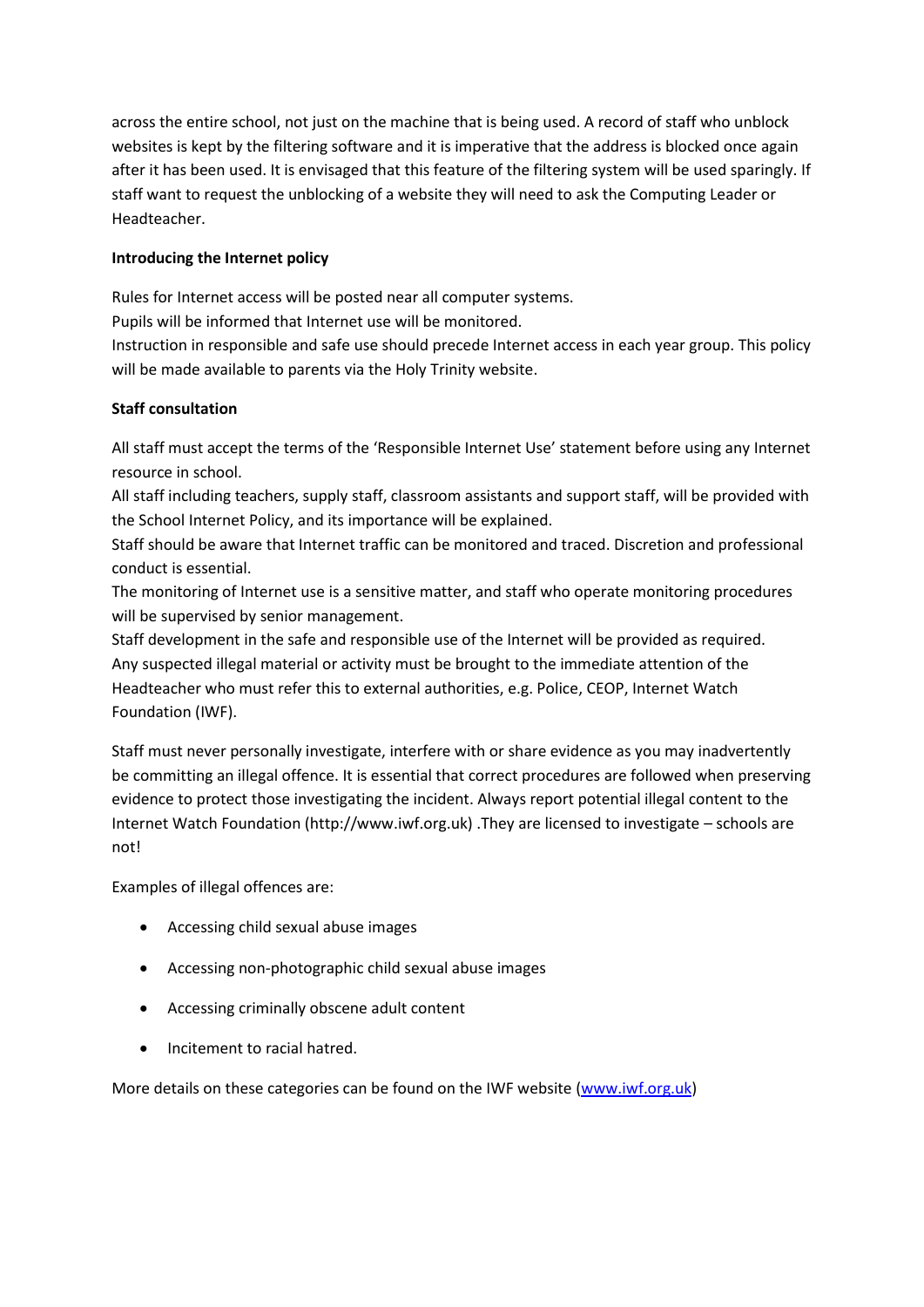#### **Inappropriate use**

It is more likely that school will need to deal with incidents that involve inappropriate rather than illegal misuse. It is important that any incidents are dealt with quickly and actions are proportionate to the offence. The following table outlines possible incidents alongside procedures and sanctions:

| <b>Incident</b>                               | <b>Procedures and sanctions</b>      |
|-----------------------------------------------|--------------------------------------|
| Accidental access to inappropriate materials. | Minimise the webpage.                |
|                                               | Children to tell a trusted adult in  |
|                                               | the lesson.                          |
|                                               | Report the incident to the           |
|                                               | Computing Leader who will            |
|                                               | record it in the incident log.       |
|                                               | Report to LGFL filtering services if |
|                                               | necessary.                           |
|                                               | Inform parents / carers.             |
| Using other people's logins and passwords     | Inform Senior Leadership Team        |
| maliciously.                                  | and Computing Leader.                |
| Deliberately searching for inappropriate      | Record the details in the incident   |
| materials.                                    | log.                                 |
| Bringing inappropriate electronic files from  | Inform parents / carers.             |
| home.                                         | Consider additional eSafety          |
| Using chats and forums in an inappropriate    | awareness raising lessons.           |
| way.                                          | More serious or persistent           |
|                                               | offences may result in disciplinary  |
|                                               | action in line with the Behaviour    |
|                                               | Policy.                              |

### **Infrastructure and Technology**

### **Children's access**

Children should always be supervised when accessing school equipment and online material. Children have year group logons to gain access to the school network. The staff server cannot be accessed by pupils.

### **Passwords**

Holy Trinity Online Safety rules remind children that passwords should be kept secret. The school ICT technicians Mr. John Kavanagh / Mr. Patrick Costelloe hold the administrator password.

### **Software / Hardware**

Holy Trinity has legal ownership and licenses for all software.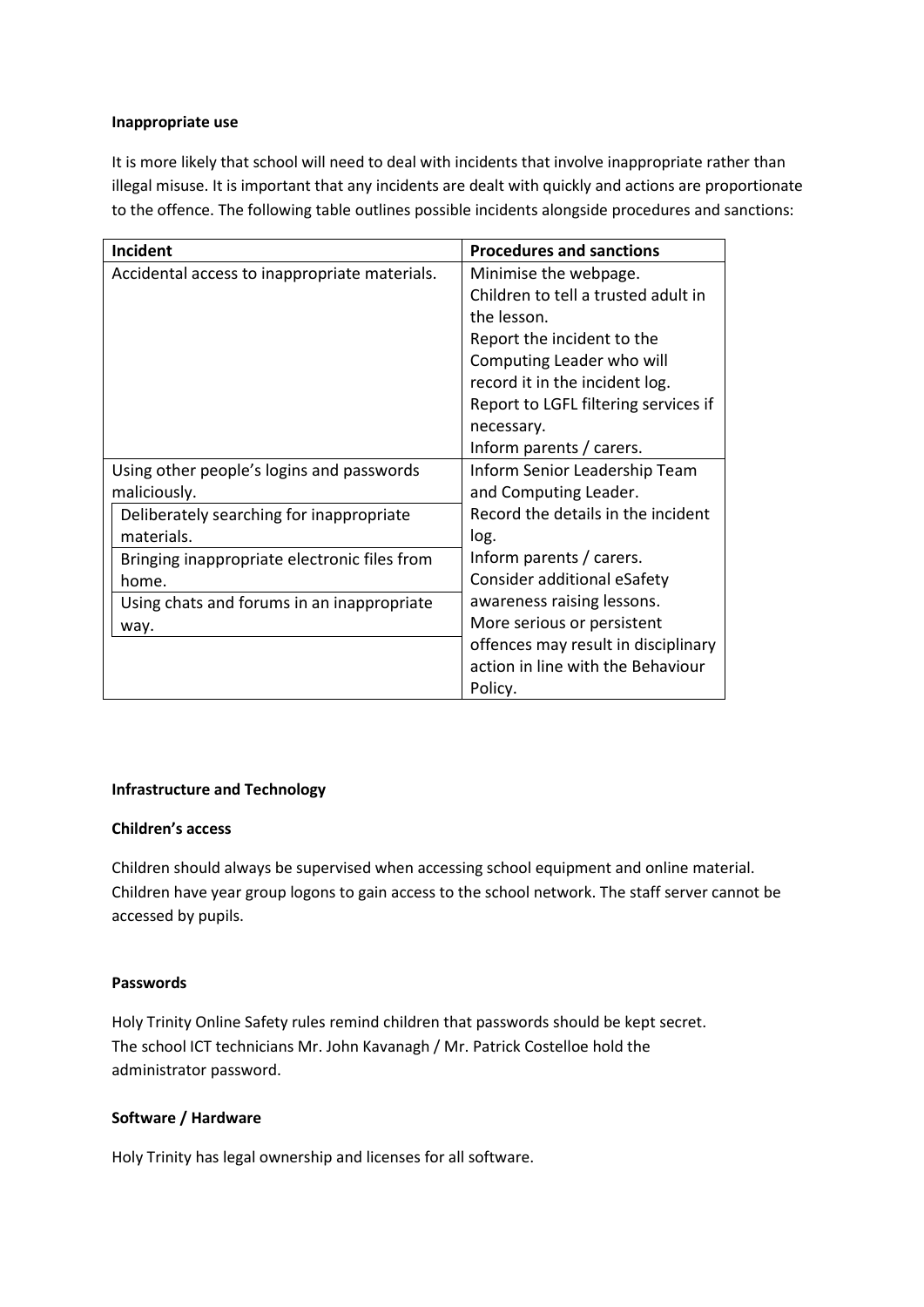Software installation is controlled by Mr. Patrick Costelloe.

### **Managing the network and technical support**

All servers, wireless systems and cabling are located away from children who cannot access them. All wireless devices are security enabled.

I-pads have passwords to access the app store. IT technicians have the passwords for this. All staff are responsible for the security of the network. Any security risks should be reported immediately to Mr. Patrick Costelloe. All laptops are updated with Sophos virus protection through the school server. Staff and children have defined access rights to the network which is managed by Mr. Patrick Costelloe. Any breaches of network security should be reported to Mrs. Carlile. Mrs. Lyle and Mrs Carlile liaise with Mr. Costelloe regarding the school network. The school has the 'Light-Speed' filtering system as recommended by the local authority. This filter is managed by Mr. Costelloe who alerts the Headteacher to any inappropriate content that has been discovered. Youtube is 'blocked' by the 'Light-Speed' filter at the Headteacher's request but this can be over-ridden by the teachers for a 10 minute period only if they wish to show an educational video.

### **Dealing with incidents**

All online safety incidents should be entered into the incident log which is held in the Headteacher's room. Any incidents should also be mentioned in the weekly wellbeing meeting especially if they could be deemed as bullying or racist. Where appropriate the Headteacher may decide to share information relating to an online safety incident if it may warn other parents / children to be vigilant to an aspect of online safety.

# **Use of digital media cameras and recording devices**

Photographs and videos of children and adults may be considered as personal data in terms of the Data Protection Act 1998 and General Data Protection Regulations.

# **Consent and Purpose**

School collects and stores written consent from parents for photographs of their children to be taken or used. Parents are made aware of how photographs could be used e.g. on Facebook, Twitter, school website, in brochures or displays. Permissions are obtained when a child starts school; however parents may request permission for removal whenever they feel is appropriate, a 'withdrawn permission' form is available from the School Office. Any pupil who does not have consent for photographs must not be used for press purposes.

# **Taking Photographs / Video**

 Any member of staff wishing to take images of children must be approved by the Headteacher.

Photographs on a school camera or class Ipad must be immediately uploaded to the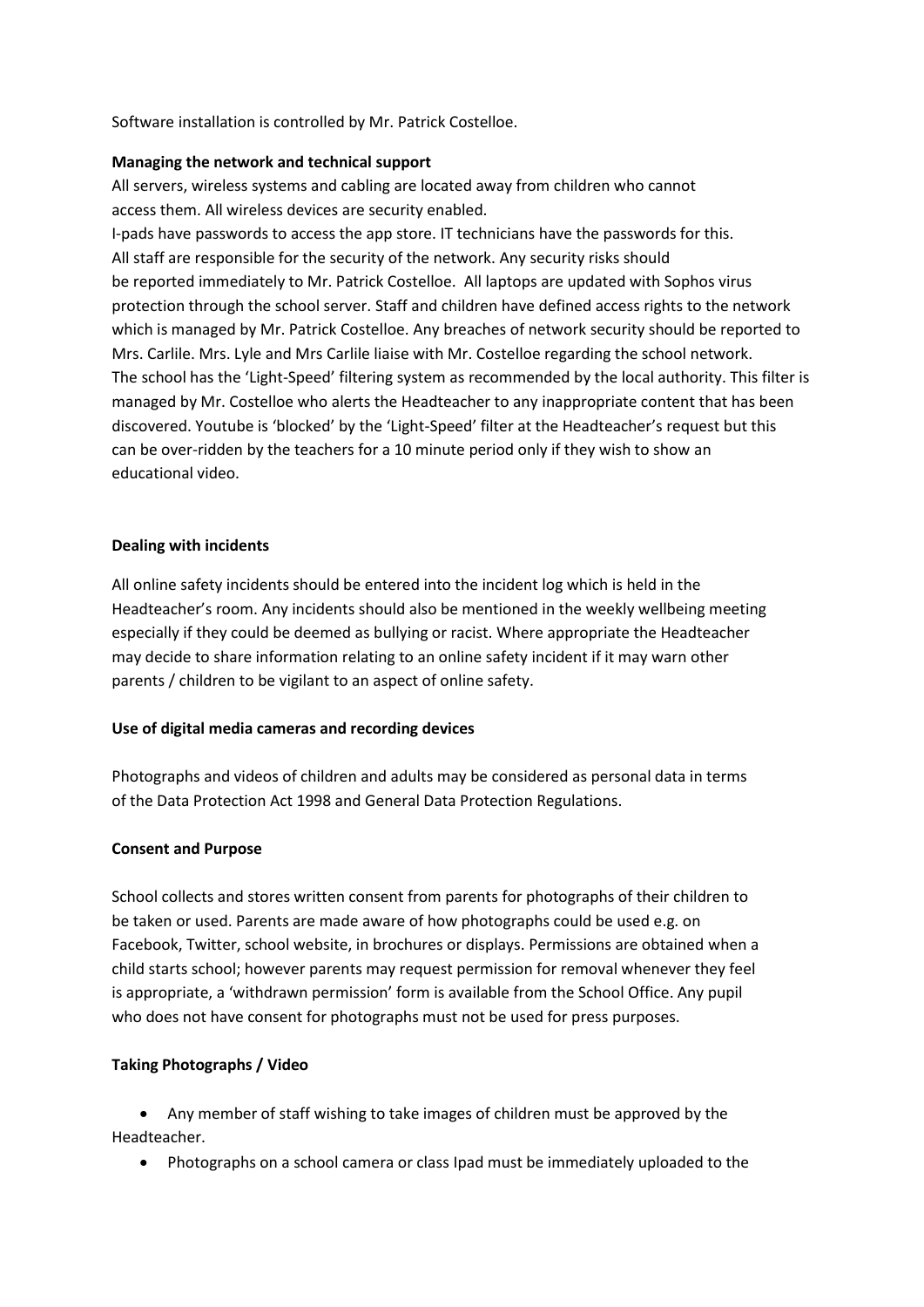staff server and deleted from the device.

- No pupils should be continually favoured in images.
- Photographs taken will not be embarrassing, or show any pupils in distress or situations which could be misinterpreted.
- Close up shots should be avoided as these may be considered intrusive. Shots should preferably include a background context and show children in group situations.

### **Parents Taking Photographs / Video**

Under the Data Protection Act 1998 and General Data Protection Regulations, parents are entitled to take photographs of their own children under the provision that the images are for their own use. Including other children or other purpose could constitute a potential breach of Data Protection legislation.

Parents are advised that they should only photograph their own children at events.

 Parents are reminded at school events that publishing images which include other children than their own or adults on social networking sites are not acceptable, unless permission has been obtained from the subjects.

 Parents will be reminded to be considerate of other audience members when taking photographs at events.

### **Storage of Photographs / videos**

 Any photographs taken will be uploaded to the school server and added to the staff section which children can no access.  $\bullet$  Images on cameras / i-pads must be deleted once added to the server.  $\bullet$ Staff must not store personal images on school equipment.  $\bullet$  Class teachers have responsibility to delete images from Ipads and this will be monitored by Mrs Lyle.

### **Publication of Photographs / Videos**

- Consent is needed from parents for publication of children's images e.g. on the school website.
- Names or other personal information will not accompany published images.
- Staff will not publish school photographs on personal social networking sites.

### **The media, 3rd Parties and Copyright**

All 3rd parties will be supervised at all times whilst in school and must comply with the Data Protection requirement in terms of taking, storing and transferring images.

### **CCTV, Video Conferencing, VOIP and Webcams**

At Holy Trinity, there are 12 external CCTV cameras which cover the carpark, paths around the school building and the playground. (See additional CCTV policy) Should video conferencing be used to enhance the curriculum, parental permission will be sought beforehand.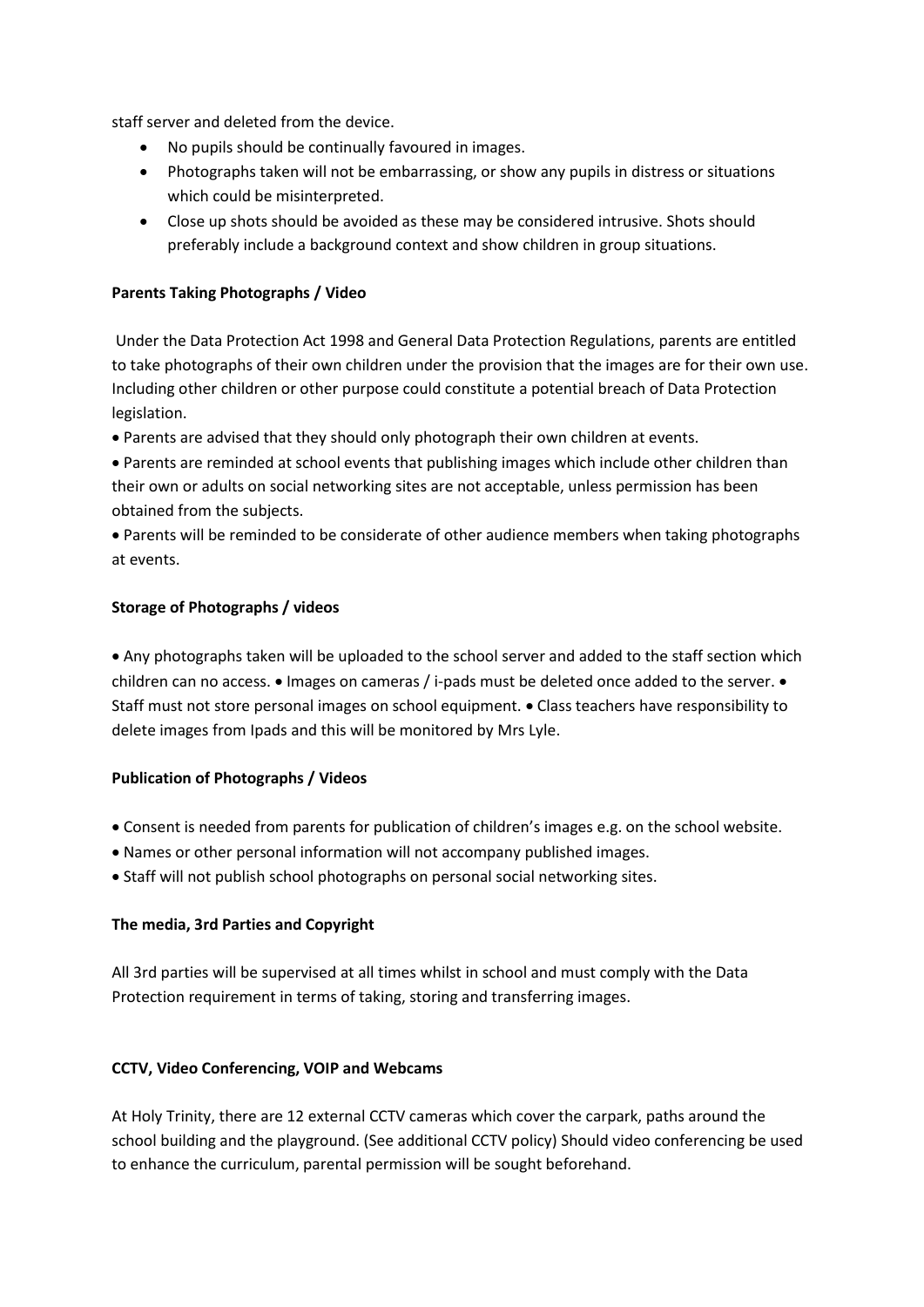### **Communication Technologies**

Holy Trinity uses a variety of communication technologies and is aware of the benefits associated with their use. Should new technologies be introduced this policy will be updated accordingly.

### **Email**

- All staff should use their Holy Trinity email account to communicate on school matters.
- All users are informed that email communications may be monitored at any time in accordance with the acceptable use policy.
- Staff are informed that any email that makes them feel uncomfortable, is offensive, threatening or bullying in nature should be reported to Mrs. Lyle.

 As part of learning, email may be used by pupils. If an instance occurs where the use of email will enhance learning then the class teacher will inform Mrs. Lyle who will set up accounts for the children. Any such accounts will be monitored by the class teacher.

- Pupils must not arrange a meeting through email communication.
- The forwarding of chain letters is not permitted.

 Education about email safety will be covered in the online safety provision for parents, staff and pupils. The use of e-mail is in the Key Stage Two Scheme of Work for Computing. Children in Key Stage Two have access to 2email (via Purple Mash) and can use the 'Maily' app on the IPAD's for emails (safe messaging for young children). The school's Rules for Responsible Internet Use include the use of e-mail. Pupils must immediately tell a teacher if they receive an offensive e-mail. Pupils must not reveal details of themselves or others, such as address or telephone number, or arrange to meet anyone in e-mail communication.

### **Social networking**

Holy Trinity uses Twitter and a blog social media sites as tool to communicate with parents.

Teachers have control of the school Twitter account and they are all responsible for its content.

 Photographs will only be added to the sites if internet permission has been agreed by parents / carers.

No child will be 'tagged' or named by school.

 Children will not be friended by school as the pages / sites are designed to share news with parents, not children.

 Parents are regularly reminded that Twitter is a positive line of communication between home and school and that any negative comments or complaints parents may wish to make should be directed to the Headteacher or class teacher directly rather than be shared via social media.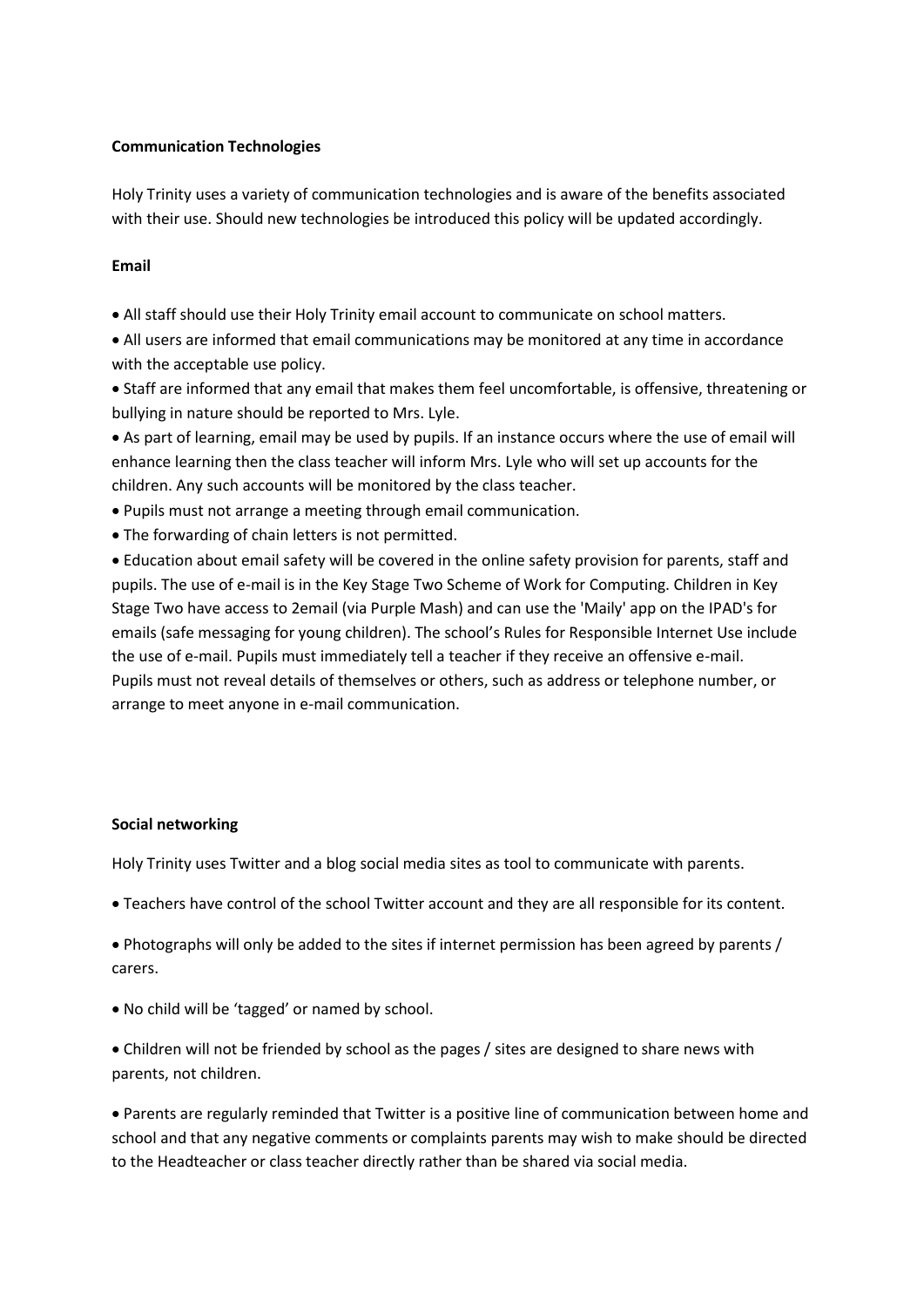Staff will be reminded that if they 'like' or 'follow' Holy Trinity that they can then be seen by parents and their profiles should have the highest security settings so that they do not attract unwanted attention.

Any staff using social media should ensure that content posted online should not:

- Bring the school into disrepute
- Lead to valid parental complaints
- Be deemed as derogatory towards the school and/or its employees
- Be deemed as derogatory towards pupils and/or parent and carers
- Bring into question their appropriateness to work with children and young people

#### **Instant messaging**

Instant messaging such as texting, Skype, FaceTime and popular communication tools with both adults and children. They can provide an opportunity to communicate in 'real time' using text, sound and video.

• Staff should not share their mobile number with parents

 Staff should not use school equipment to communicate with personal contacts. (e.g. using a school Ipad to FaceTime their friend.)

 If using any of these types of messaging as a learning tool to connect with people outside school, the Headteacher should be consulted beforehand.

### **Mobile Phones**

Staff may use their mobile phone for personal reasons in school but this should never happen during teaching time. During the school day, mobile phones should be switched to 'silent' so that they do not disrupt learning and should be left in the Staffroom during teaching time. No mobile phones must be used in toilets or where children may be changing. If staff believe there is suspicious use of mobile phones they must inform Mrs. Lyle or Mrs. Carlile immediately. School does not accept responsibility for any breakages to mobile devices. Staff are responsible for their own personal devices.

Children are not allowed mobile phones in school unless there is an exceptional reason. In this case, they should be handed into the office and a consent form can be filled in. School accept no responsibility for the mobile phones.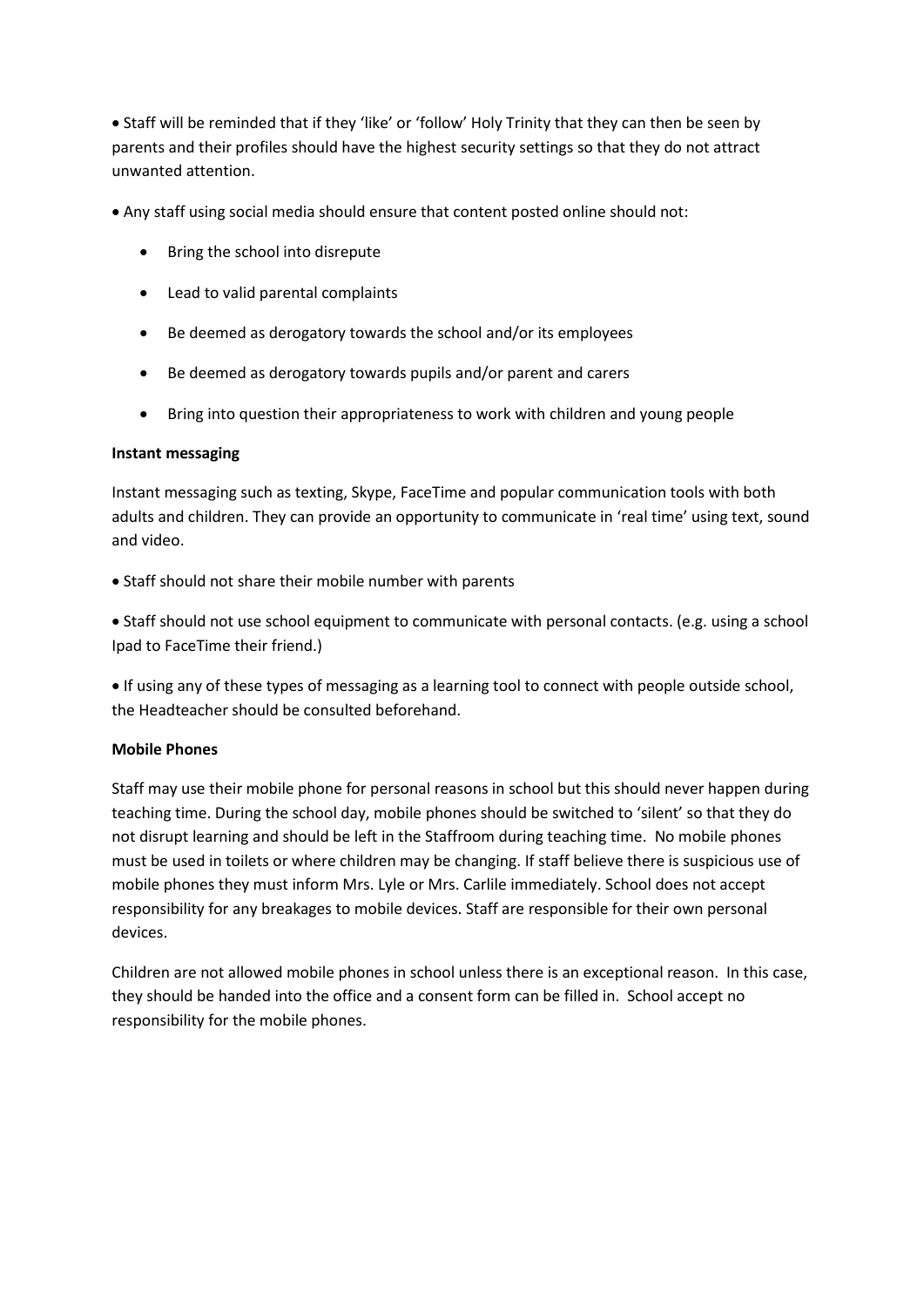### **Video Conferencing**

Holy Trinity School has access to video conferencing equipment in class 4 . Children and staff may be familiar with video conferencing through widely used software such as Skype. There are a few points to consider when using video conferencing in school:

- The children must have permission to do video conferencing. There is a section on the internet agreement letter and a full list is given to each teacher.
- It is important to remember that the images which are broadcast from school could be captured as a snapshot or video clip from a system receiving the broadcast.
- Approval by the Headteacher must be obtained in advance of the video conference taking place. All sessions should be logged including the date, time and the name of the external organisation/ person(s) taking part.
- Pupils using video conferencing equipment should be supervised at all times.
- All staff supervising video conferencing equipment should know the procedures to follow if they are unhappy with the content of a VC session e.g. how to stop or hang up the call.
- Copyright, privacy and Intellectual Property Rights (IPR) legislation will be breached if images, video or sound are recorded without permission.

### **How will ICT system security be maintained?**

The school ICT systems will be reviewed regularly with regard to security. Virus protection will be installed and updated regularly by the ICT technician.

# **Handling Internet related complaints**

Responsibility for handling incidents will be delegated to a senior member of staff. If inappropriate content is accessed, the incident must be referred to the Computing Leader who will then inform the Headteacher. Any complaint about staff misuse must be referred to the Headteacher. Pupils and parents will be informed of the complaints procedure. Parents and pupils will need to work in partnership with staff to resolve any issues that may arise. Any deliberate misuse of the internet may result in withdrawal of access.

### **Involving parents**

Parents' attention will be drawn to the School Internet Policy in newsletters and on the school website. Internet issues will be handled sensitively to inform parents without undue alarm. A partnership approach with parents is encouraged. This includes demonstrations, practical sessions and suggestions for safe Internet use at home.